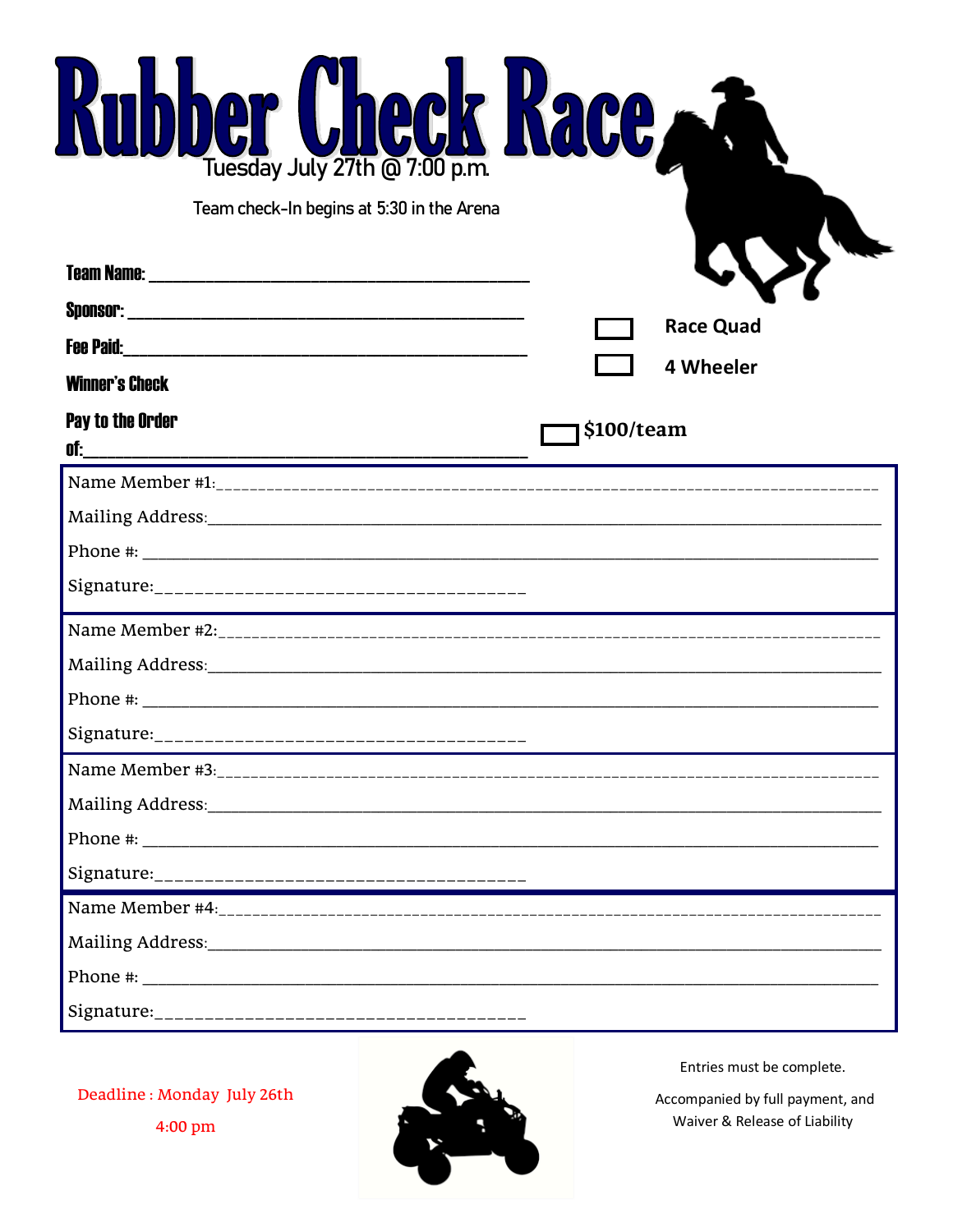## NO LATE ENTRIES WILL BE ACCEPTED 2021 Rubber Check Race Waiver & Release of Liability

The undersigned does hereby acknowledge that he/she understands the risks and hazards of competing, officiating or other participation in a Rubber Check Race and that there is a possibility of injury. I further acknowledge that with those risks in mind, I have executed this release of liability at my own free will.

In consideration of my being allowed to participate in a Rubber Check Race, I irrevocably and forever release and discharge the Board of Trustees of the Platte County Fair, and anybody else associated with this contest, its agents, and employees from all liability to me , my heirs, assigns, or legal representatives for any and all loss or damage. Whether to my property or my person, including injury resulting in my death.

I hereby personally assume all risks in connection with competing in the Rubber Check Race. I will not hold the Platte County Fair accountable for any harm, injury or damage which might occur as a participant.

| Team Member #1 Signature |  |
|--------------------------|--|
|                          |  |
|                          |  |
| Team Member #2 Signature |  |
|                          |  |
|                          |  |
| Team Member #3 Signature |  |
|                          |  |
|                          |  |
| Team Member #4 Signature |  |
|                          |  |
|                          |  |
|                          |  |

LON